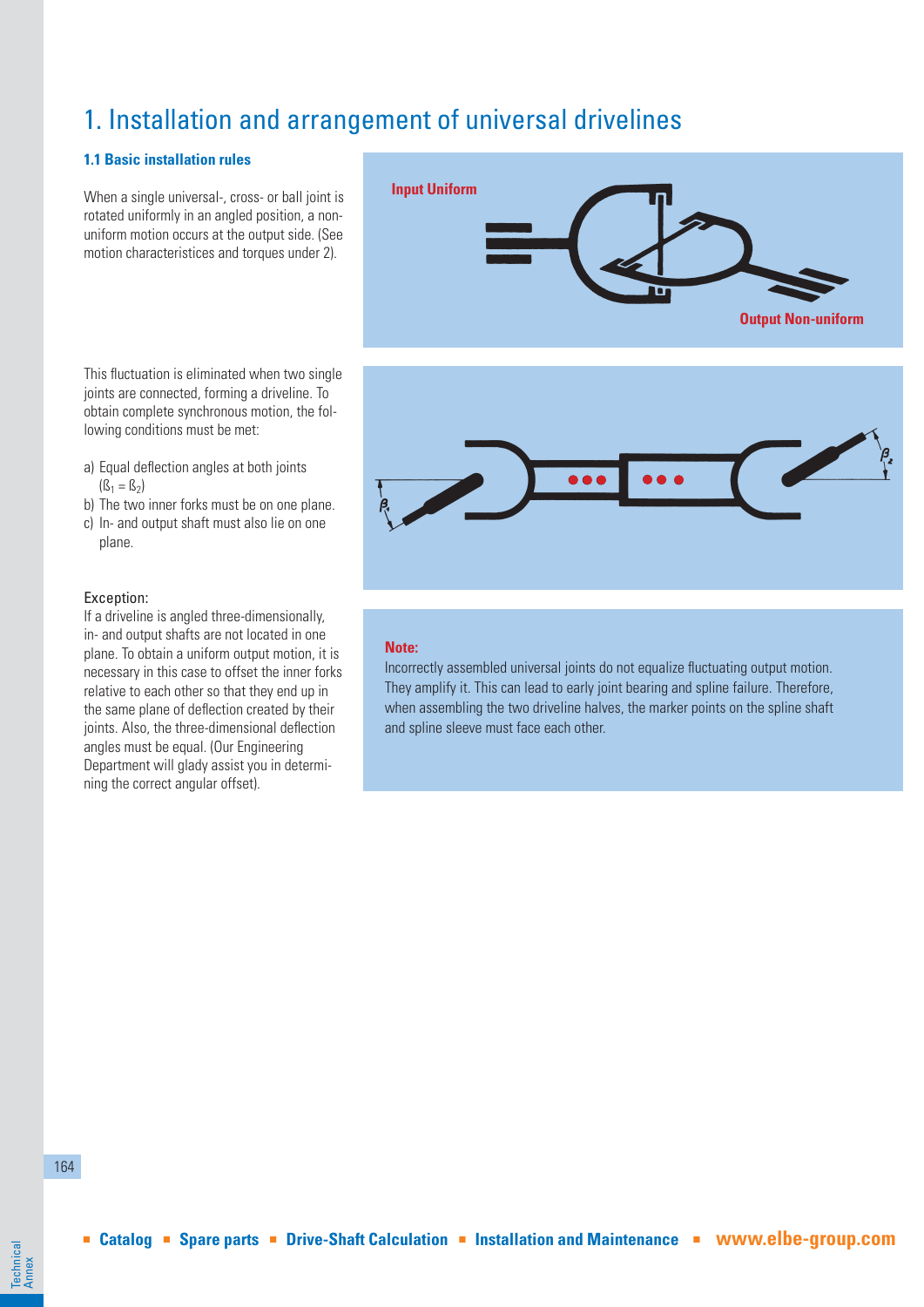The cross Journals and the needle bearing cups wear simultaneously. It is therefore necessary to replace both the cross and the needle bearings, if they show signs of wear.

# **1.2 Disassembly**

**1.3 Assembly**.

(see picture 6).

more freely.

**Steering Axles:**

- 1. Eliminate the tension between circlips and cups (see picture 1).
- 2. Remove circlips (with special pliers).
- 3. Press out one cup at each yoke (see picture 2).
- 4. Grip cups extending out of the yokes and pull them out (see picture 3). Use aluminium or plastic hammer.
- 5. Press out and pull off the opposite cup.
- 6. Remove cross (see picture 4).

1. Insert the cross (see picture 4).

2. Press in the bearing cup on one side and secure it with a circlip (see picture 5). 3. Press in and secure the opposite cup

4. Insert the cross in the second yoke.Then press in the bearing cup and secure it. 5. Tensions in the universal joint can be eliminated by lightly tapping against the yokes with a hammer. The joint will then move











### **Attention:**

Before pressing in the bearing cups, make sure that all needles are in contact with the inside diameter of the cup.

Pic. 5

After replacing any worn parts, high-speed shafts must be rebalanced in accordance with rating Q16 of theVDI recommendations 2060. If the shaft is only subjected to low speeds, rebalancing is not necessary. The speed limit lies between 500 and 800 rpm depending on size and design of the shaft.

If, for any special reason, high-speed shafts cannot be rebalanced, the individual components of the yoke should be carefully marked before disassembling so that they can be realigned exactly afterwards. In this way the unbalance can be limited to a minimum.



**Instructions for Exchanging the Cross Assemblies in Double Joints for** 

The bearing cups of the centre piece are fitted with a detaching thread. These cups can therefore be removed with a puller after removing the screw plugs.

All other steps for assembling and disassembling are the same as described above.





**Technical** Technica<br>Annex

Service Phone North America **+1–269/6377999**

 Service Phone Europe **+49 (0) 71 42 / 353-0**

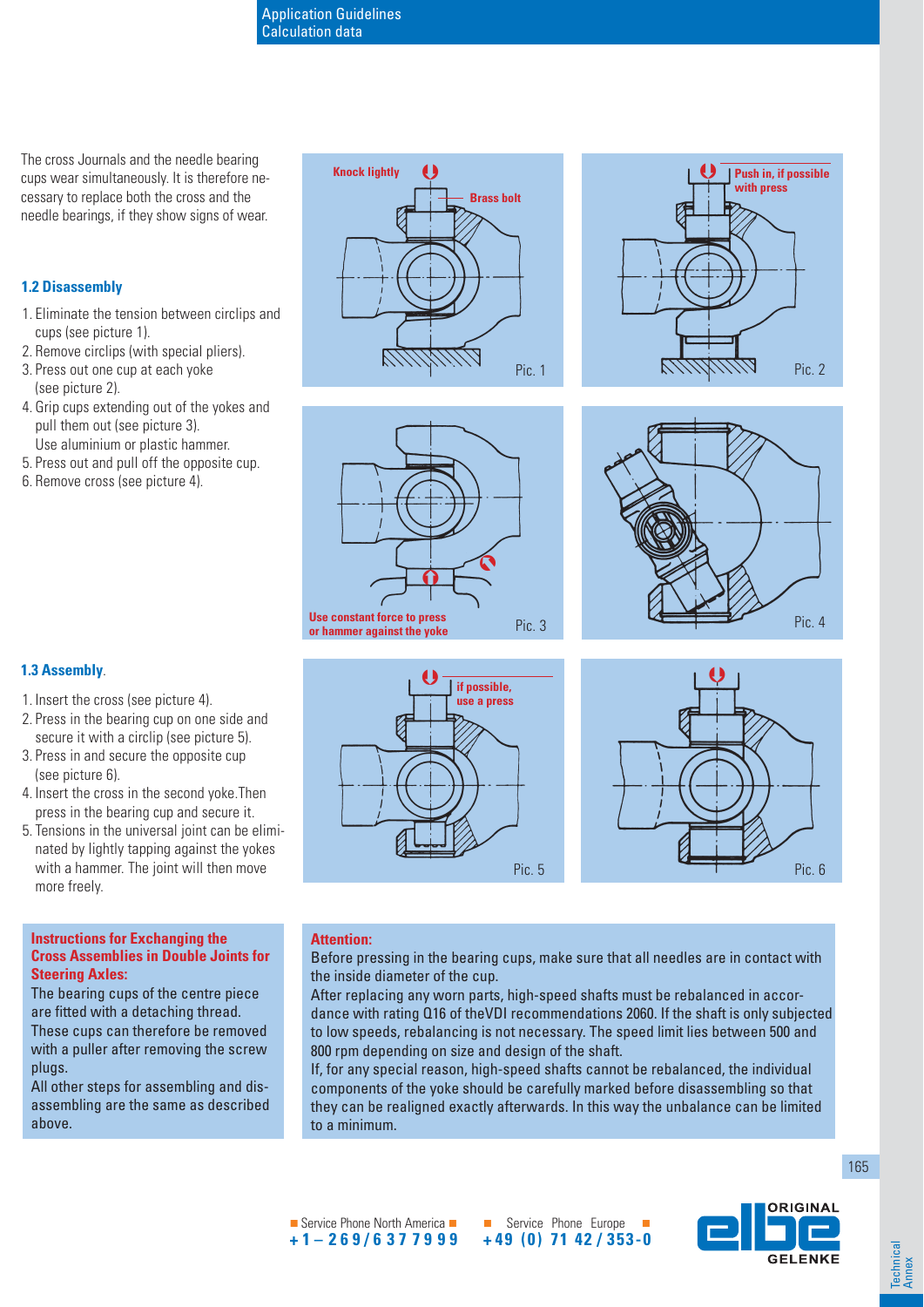# **1.4 Arrangement configuration**

### Z-Configuration:

Input and output shaft are parallel to each other on one plane.

Requirement:  $B_1 = B_2$ 



### W-Configuration:

Input and output shaft intersect on one plane.

Requirement:  $B_1 = B_2$ 



# Three-dimensional configuration:

(Combined Z and W configuration) Input and output shaft cross each other offset in space. No common plane exists. Therefore the inner forks must be offset by the angle  $\gamma$  (See 1.1 "Exception").



The resultant three-dimensional deflection angle  $\mathbb{S}_{\mathbb{R}}$  derived from the vertical and horizontal angular deviation, is calculated as:

 $\texttt{B}_{\texttt{R}}$  = arctan  $\sqrt{\tan^2 \texttt{B}_{\texttt{v}}} + \tan^2 \texttt{B}_{\texttt{h}}$ 



166

Technical Technical<br>Annex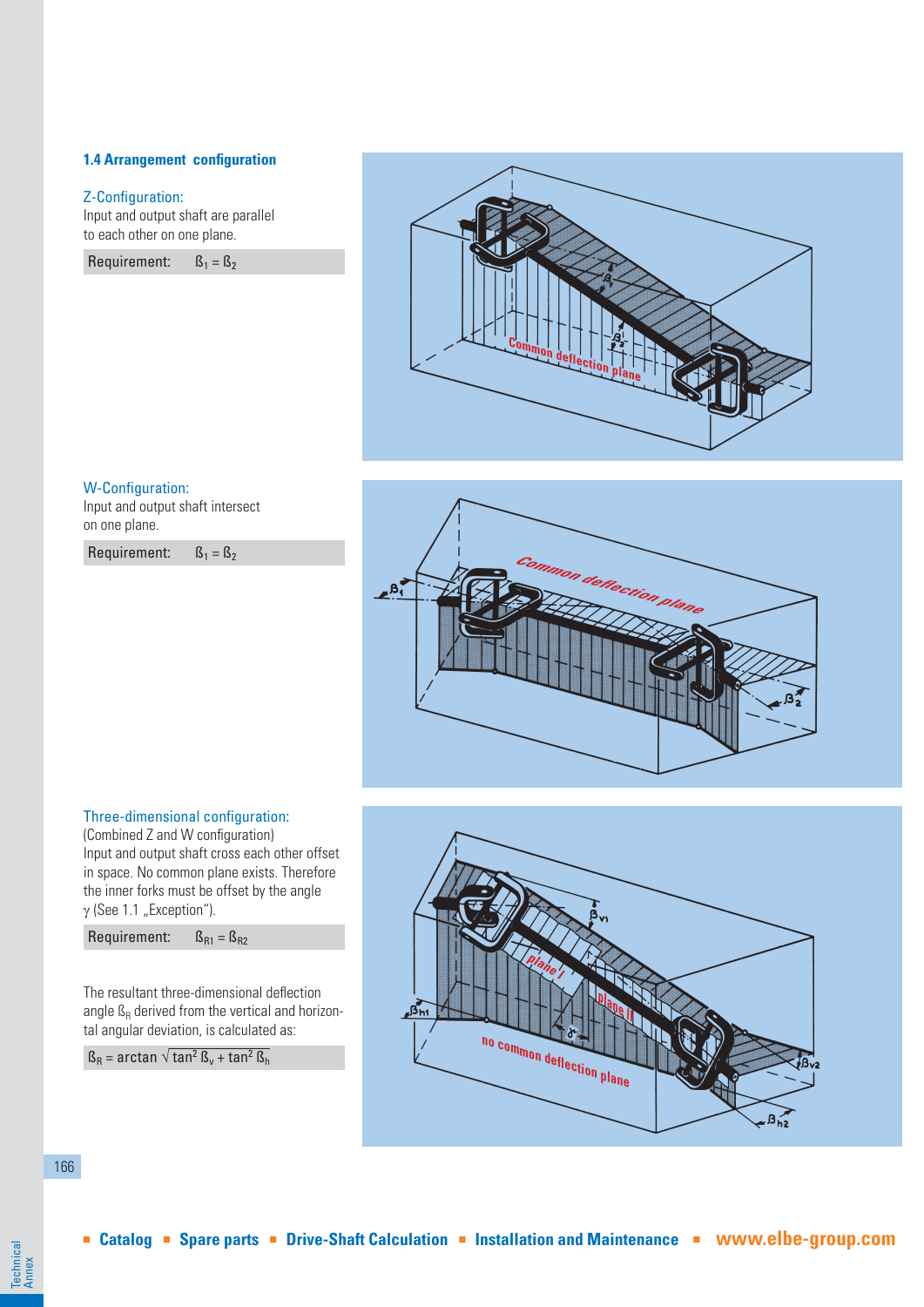# 9. Transport and storage – installation information

Our universal drivelines are delivered ready for installation. If not otherwise specified by the customer, they are balanced dynamically at  $n = 2000$  RPM according to classification Q 16 of the VDI recommendation 2060.

### **9.1 Transport and storage**

To retain the high degree of balance, the drivelines must be protected during transportation or storage from blows or jolts. It is recommended to transport them in horizontal position. When transporting them vertically, appropriate measures must be taken to avoid separation of the driveline halves. A horizontal position is also preferred for storage of the driveline, since doing so eliminates tipping over and possible damage. Never store drivelines on the floor, but if possible, on wooden shelves. In case of prolonged storage, blank metal parts must be checked for corrosion, and if necessary, treated again with a corrosion inhibiting oil.

### **9.2 Installation**

Before installing drivelines, all traces of rust inhibitor, dirt and grease must be removed from the flange surfaces to preserve the coefficient of friction vital for torque transmission.

Drivelines should not be separated at the splines and the halves interchanged, otherwise the quality of balance is greatly impaired. For the same reason, balance plates should not be removed.

Prior to installing drivelines, it must be checked that they are assembled correctly, which means that the marking arrows on the splined shaft and splined hub must face each other (See also notation on Page 170).



These drivelines should be arranged such that the spline, whenever possible, is protected from dirt and moisture. As a rule, this means installing the driveline according to the sketch above, where the spline seal points downwards so that spray water hitting it runs away from the spline.



If two or more drivelines are arranged in series behind each other, it is recommended that they be mounted offset to each other by 90°. Doing so will at least partially cancel to the outside the effect of the mass acceleration forces caused by the fluctuation motion of the driveline center parts.

The necessary bolting hardware for flange mounting can also be supplied by us on request. For bolt grades and necessary bolt torques, see page 74. When torquing down the bolts, if possible, a torque wrench should be used and the torque should be applied evenly in a crosswise pattern.

Our drivelines are delivered grease-packed, ready for installation. However, after prolonged storage, it is advisable to reapply grease before putting them into service.

182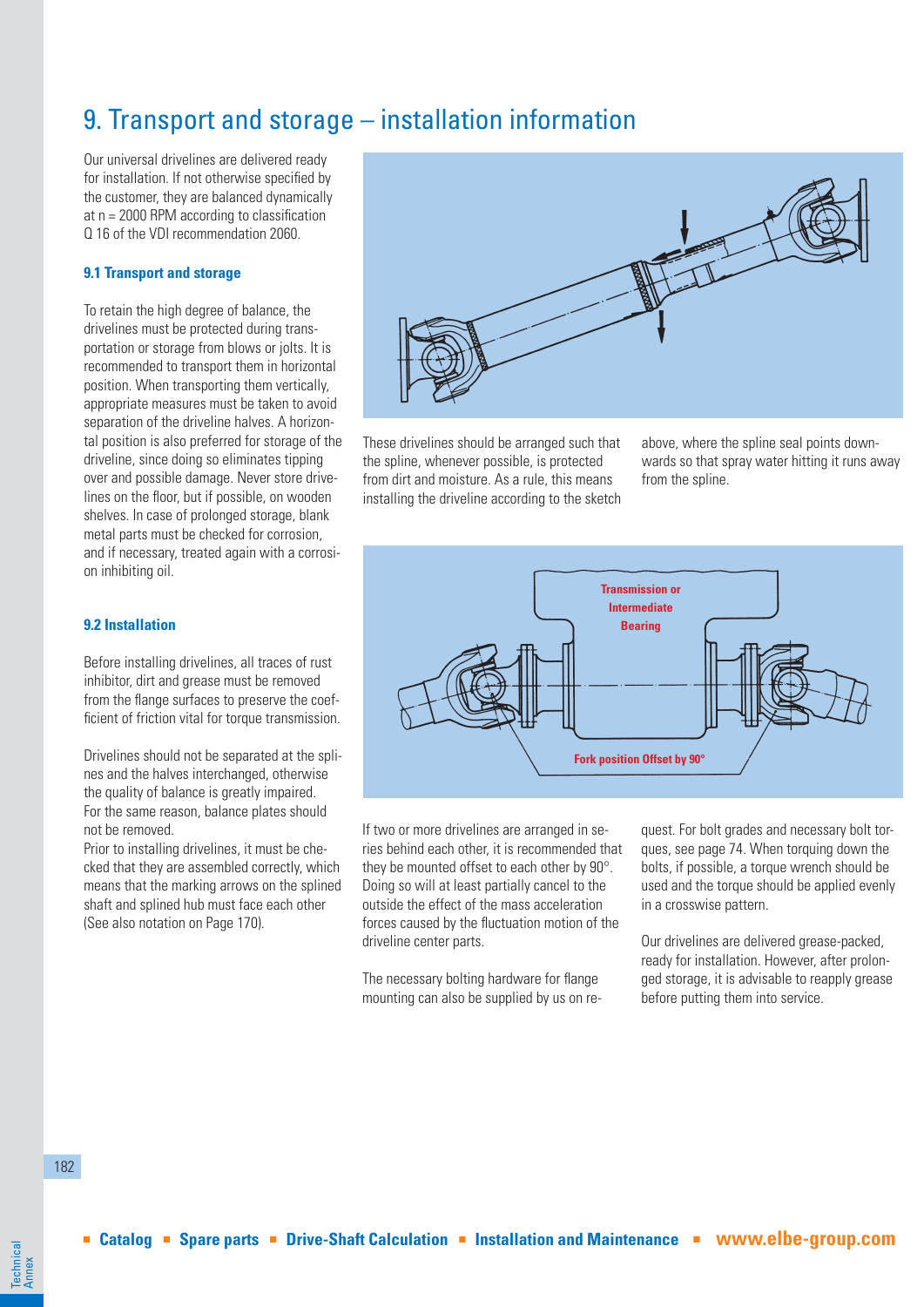# 10. Safety instructions and Maintenance

# **10.1 Safety instructions**

The operator has to take corresponding safety precautions that will exclude dangers to persons and material by rotating drive shafts or their components.

• On working on the drive-shafts the **drive has to be in quiescent condition** – set down engine and secure, so that the

drive can't be activated unauthorised by a third person.

- Installation, assembly and maintenance work may be performed only by **competent personnel**.
- When installing and disassembling and when transporting of the drive shafts don't reach into the joints to avoid contusions caused by **tilting flanges or components**. Take suitable measures to avoid that drive-shafts-shares **slide apart unintentionally** and cause injuries or damage.
- Fast mode or/and long shafts should be lined with protection devices like safety shackle and guard and protected against touching or point potential dangers explicitly out.
- Don't place weights onto shafts in standstill, don't place, hang or fasten tools or other objects on the shafts.

The user or operator hast to observe the legal safety regulations and has to make arrangements before beginning the maintenancework.

To avoid damages or dangers observe the following **basic information**:

- The permitted **operating speed** may not be exceeded.
- Don't exceed the permitted **angle of defl ection**.
- In case of shafts with **length extension** the maximum permitted X-value may not be exceeded. It is recommended to use 1/3 of the complete length extension.
- The drive shaft has to be checked regularly for modified **running noises** and **vibrations** and if necessary to check the changing of the **joint slackness** and of the length extension in standstill.
- The **balance status** of drive shafts may not be changed.
- Don't make modifications or unauthorized repairs without the **written approval** of the manufacturer, as dangers for humans and material result and any claim of warranty becomes void.
- Drive shafts may not be cleaned with **pressure water** or **steam jet** to avoid damage of the seals and to prevent the penetration of water and dirt.
- When cleaning don't use **aggressive cleanser**.
- **Protect plastics-coated profiles** and sliding surfaces against mechanical, thermal and chemical damages. Sliding surfaces for seals have to be covered before colouring.
- The drive shafts may only be installed in fluid or solid media with written approval of the manufacturer.
- **Local heating** of the drive shafts (e. g. flame cleaning of colour residues) must not be carried out to avoid significant changes of the true running characteristics.

**10.2 General maintenance information**

ELBE drive shafts will be delivered as fully finished power units, are ready for use greased and balanced. To guarantee the characteristics specified in the documentation, the condition upon delivery may not be changed.

The maintenance-cycle of the drive shafts depends particularly on the application conditions.

Above-average load, variations in temperature and the effect of dirt and water render it necessary to observe shorter maintenance intervals to quarantee the safe and efficient application.

We recommend coordinating the inspection intervals of the drive shafts with the ones of other machine parts or with the service intervals of the machine or of the vehicle.

Inspection and maintenance are required at least once a year.

| <b>Application field</b><br>Joint                                       | control and maintenance intervals | length extension              |
|-------------------------------------------------------------------------|-----------------------------------|-------------------------------|
| Commercial vehicles in street application                               | 50.000 km or 1 year               | maintenance-free              |
| Commercial vehicles in street- and territory application                | $25.000$ km or 6 months           | maintenance-free              |
| Commercial vehicles in pure construction-site and territory application | 10,000 km or 1 month              | maintenance-free or 100 hours |
| Earth-moving and construction machines                                  | 250 operating hours or 1 month    | maintenance-free or 100 hours |
| Stationary plant and machines construction                              | 500 operating hours or 3 months   | maintenance-free or 3 months  |



**GELENK** 

Service Phone North America **+1–269/6377999**

 Service Phone Europe **+49 (0) 71 42 / 353-0**